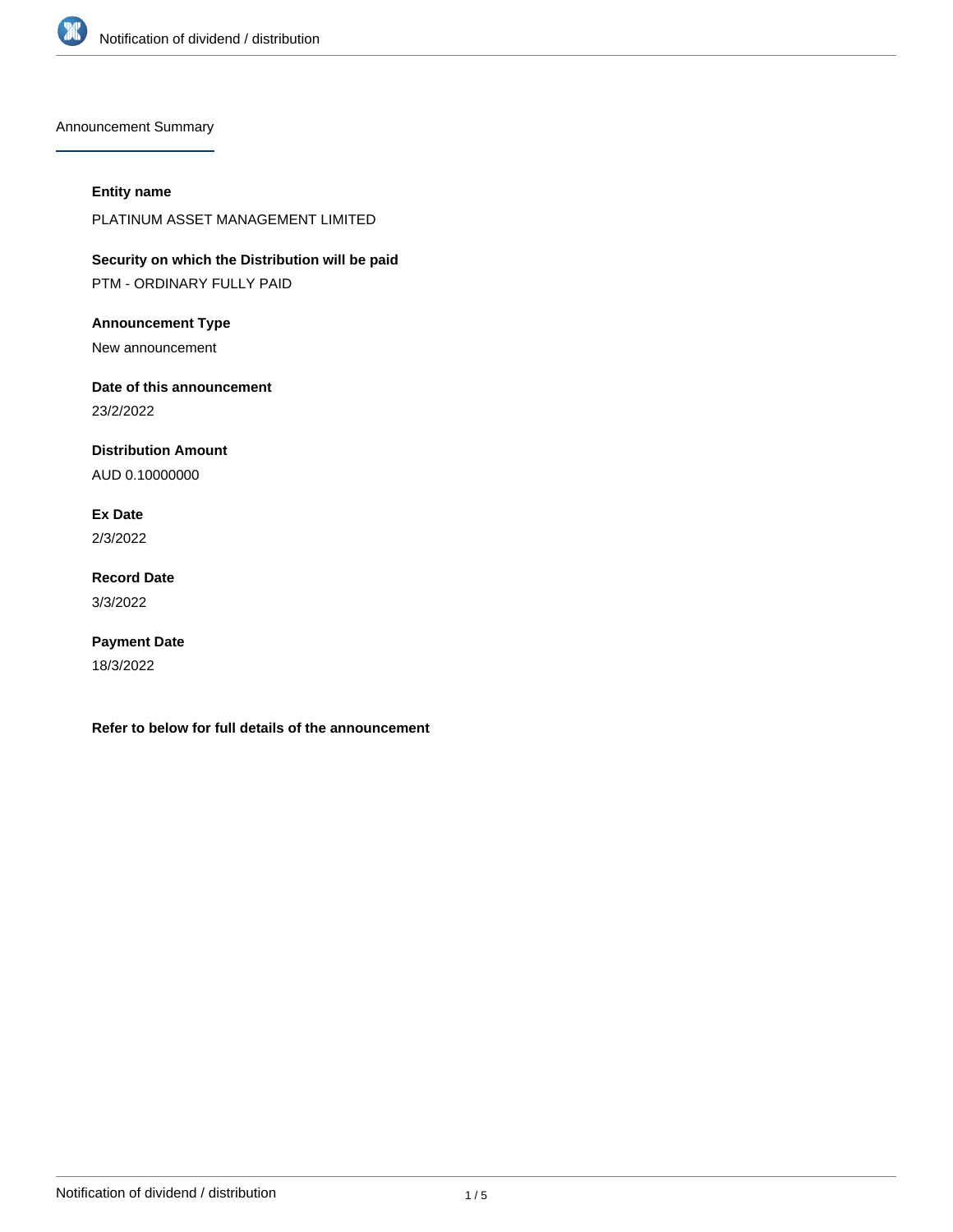

Announcement Details

Part 1 - Entity and announcement details

**1.1 Name of +Entity**

PLATINUM ASSET MANAGEMENT LIMITED

**1.2 Registered Number Type** ABN

**Registration Number**

13050064287

**1.3 ASX issuer code** PTM

**1.4 The announcement is** New announcement

**1.5 Date of this announcement** 23/2/2022

**1.6 ASX +Security Code** PTM

**ASX +Security Description** ORDINARY FULLY PAID

Part 2A - All dividends/distributions basic details

**2A.1 Type of dividend/distribution C** Ordinary

**2A.2 The Dividend/distribution:**

relates to a period of six months

**2A.3 The dividend/distribution relates to the financial reporting or payment period ending ended/ending (date)** 31/12/2021

**2A.4 +Record Date**

3/3/2022

**2A.5 Ex Date** 2/3/2022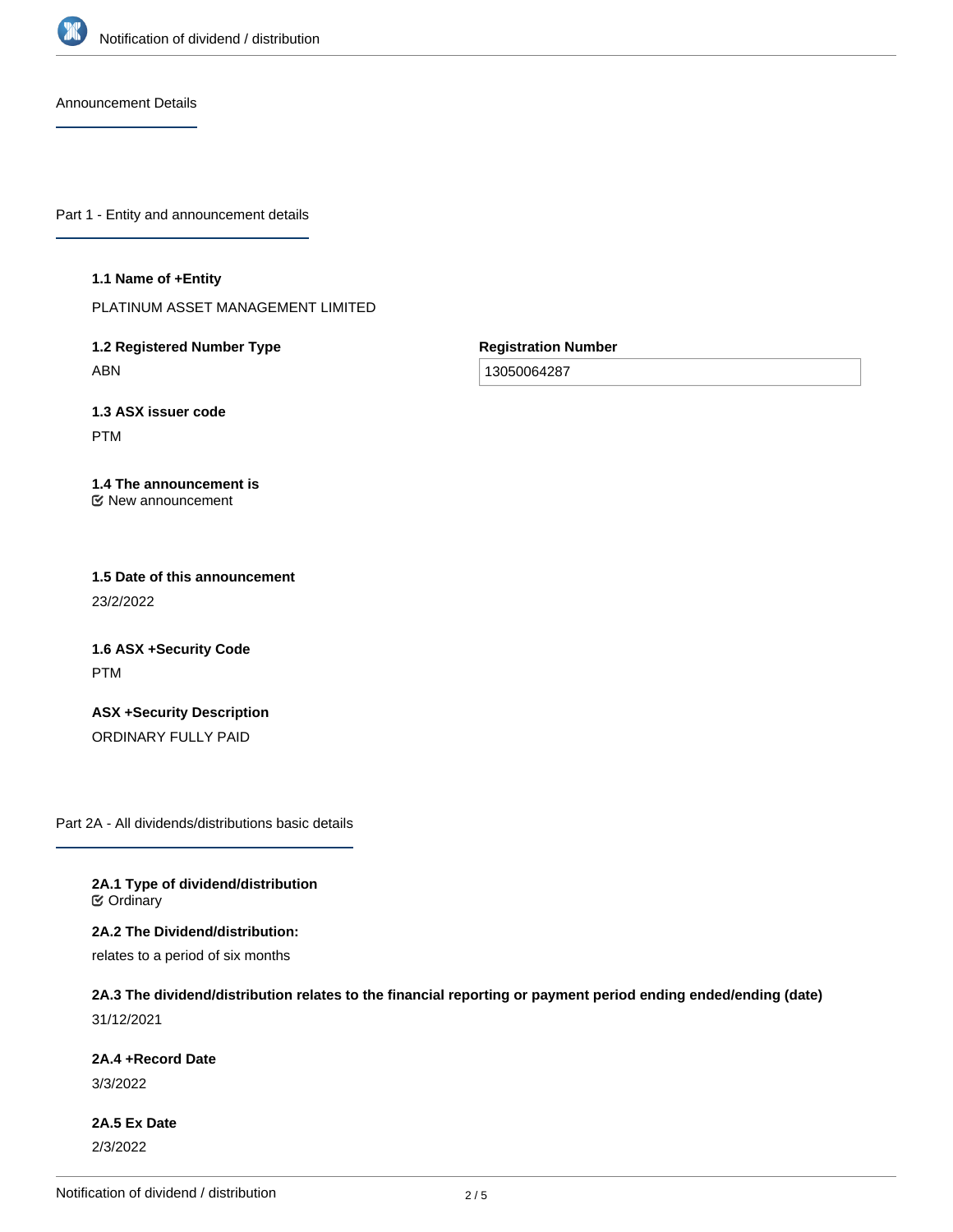#### **2A.6 Payment Date**

18/3/2022

**2A.7 Are any of the below approvals required for the dividend/distribution before business day 0 of the timetable?**

- **•** Security holder approval
- **Court approval**
- **Lodgement of court order with +ASIC**
- **ACCC approval**
- **FIRB approval**
- **Another approval/condition external to the entity required before business day 0 of the timetable for the dividend/distribution.**

No

**2A.8 Currency in which the dividend/distribution is made ("primary currency")**

AUD - Australian Dollar

**2A.9 Total dividend/distribution payment amount per +security (in primary currency) for all dividends/distributions notified in this form**

AUD 0.10000000

**2A.10 Does the entity have arrangements relating to the currency in which the dividend/distribution is paid to securityholders that it wishes to disclose to the market?** Yes

**2A.11 Does the entity have a securities plan for dividends/distributions on this +security?** We have a Dividend/Distribution Reinvestment Plan (DRP)

**2A.11a If the +entity has a DRP, is the DRP applicable to this dividend/distribution?** No

**2A.12 Does the +entity have tax component information apart from franking?** No

Part 2B - Currency Information

**2B.1 Does the entity default to payment in certain currencies dependent upon certain attributes such as the banking instruction or registered address of the +securityholder? (For example NZD to residents of New Zealand and/or USD to residents of the U.S.A.).** Yes

**2B.2 Please provide a description of your currency arrangements**

New Zealand shareholders can nominate a New Zealand dollar account (prior to record date) for payment in New Zealand dollars and the dividend entitlement is converted at a spot rate.

### **2B.2a Other currency/currencies in which the dividend/distribution will be paid:**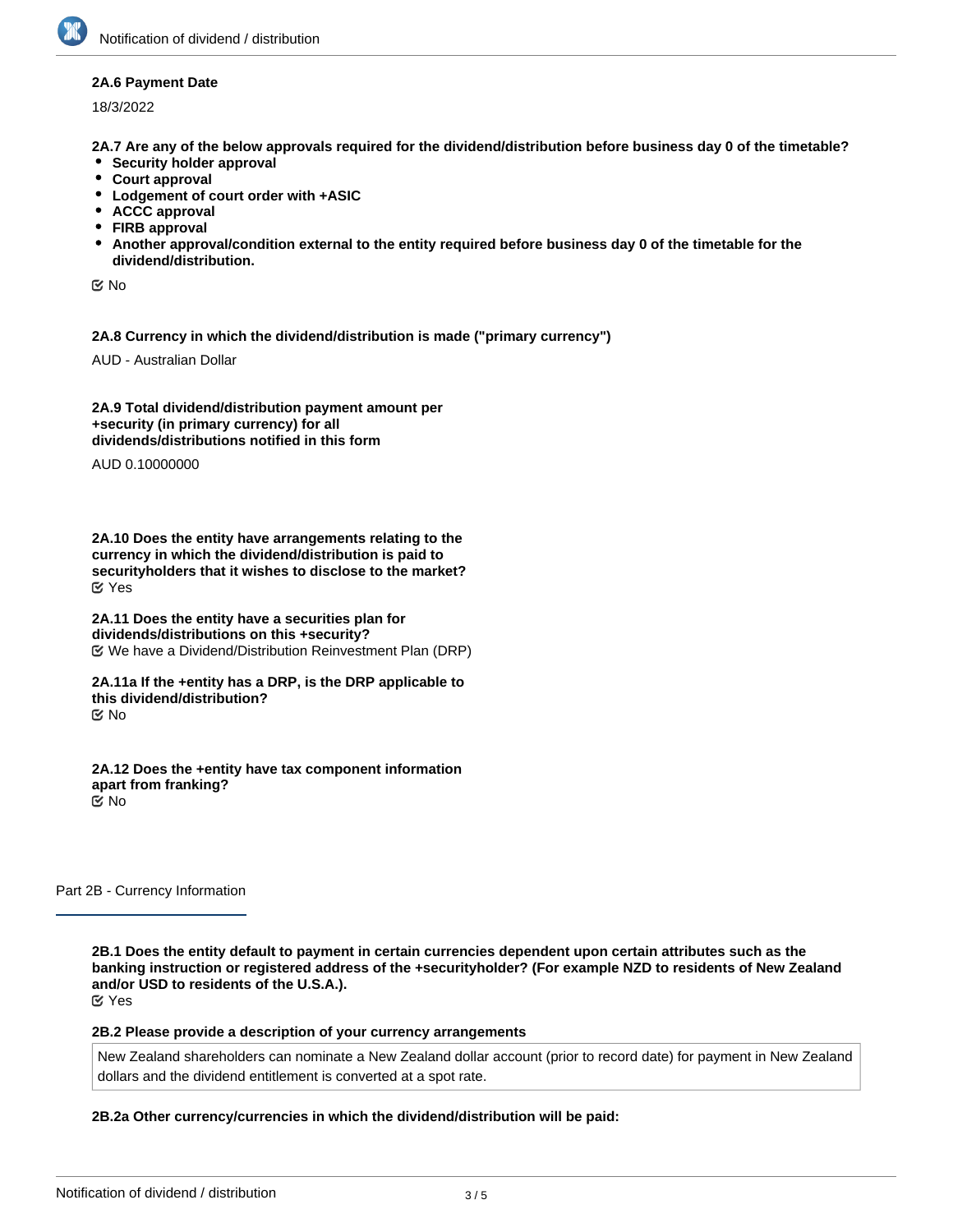

|                                          | <b>Currency</b>                                                                                                                                               | Payment currency equivalent amount per security                                      |
|------------------------------------------|---------------------------------------------------------------------------------------------------------------------------------------------------------------|--------------------------------------------------------------------------------------|
|                                          | NZD - New Zealand Dollar                                                                                                                                      | <b>NZD</b>                                                                           |
|                                          |                                                                                                                                                               |                                                                                      |
|                                          | 2B.2b Please provide the exchange rates used for non-primary currency payments                                                                                |                                                                                      |
|                                          | spot rate                                                                                                                                                     |                                                                                      |
|                                          | 2B.2c If payment currency equivalent and exchange<br>rates not known, date for information to be released<br>3/3/2022                                         | <b>Estimated or Actual?</b><br>$\mathfrak{S}$ Actual                                 |
|                                          | 2B.3 Can the securityholder choose to receive a currency different to the currency they would receive under the<br>default arrangements?<br>$\mathfrak{C}$ No |                                                                                      |
| Part 3A - Ordinary dividend/distribution |                                                                                                                                                               |                                                                                      |
|                                          | 3A.1 Is the ordinary dividend/distribution estimated at<br>this time?<br>$\mathfrak{C}$ No                                                                    | 3A.1a Ordinary dividend/distribution estimated amount<br>per +security<br><b>AUD</b> |
|                                          | 3A.1b Ordinary Dividend/distribution amount per<br>security                                                                                                   |                                                                                      |
|                                          | AUD 0.10000000                                                                                                                                                |                                                                                      |
|                                          | 3A.2 Is the ordinary dividend/distribution franked?<br>$\mathfrak{C}$ Yes                                                                                     | 3A.2a Is the ordinary dividend/distribution fully franked?<br>$\mathfrak{C}$ Yes     |
|                                          | 3A.3 Percentage of ordinary dividend/distribution that is<br>franked                                                                                          | 3A.3a Applicable corporate tax rate for franking credit<br>$(\%)$                    |
|                                          | 100.0000 %                                                                                                                                                    | 30.0000 %                                                                            |
|                                          | 3A.4 Ordinary dividend/distribution franked amount per<br>+security                                                                                           | 3A.5 Percentage amount of dividend which is unfranked<br>0.0000 %                    |
|                                          | AUD 0.10000000                                                                                                                                                |                                                                                      |
|                                          | 3A.6 Ordinary dividend/distribution unfranked amount<br>per +security excluding conduit foreign income amount                                                 |                                                                                      |
|                                          | AUD 0.00000000                                                                                                                                                |                                                                                      |
|                                          | 3A.7 Ordinary dividend/distribution conduit foreign<br>income amount per security                                                                             |                                                                                      |
|                                          | AUD 0.00000000                                                                                                                                                |                                                                                      |